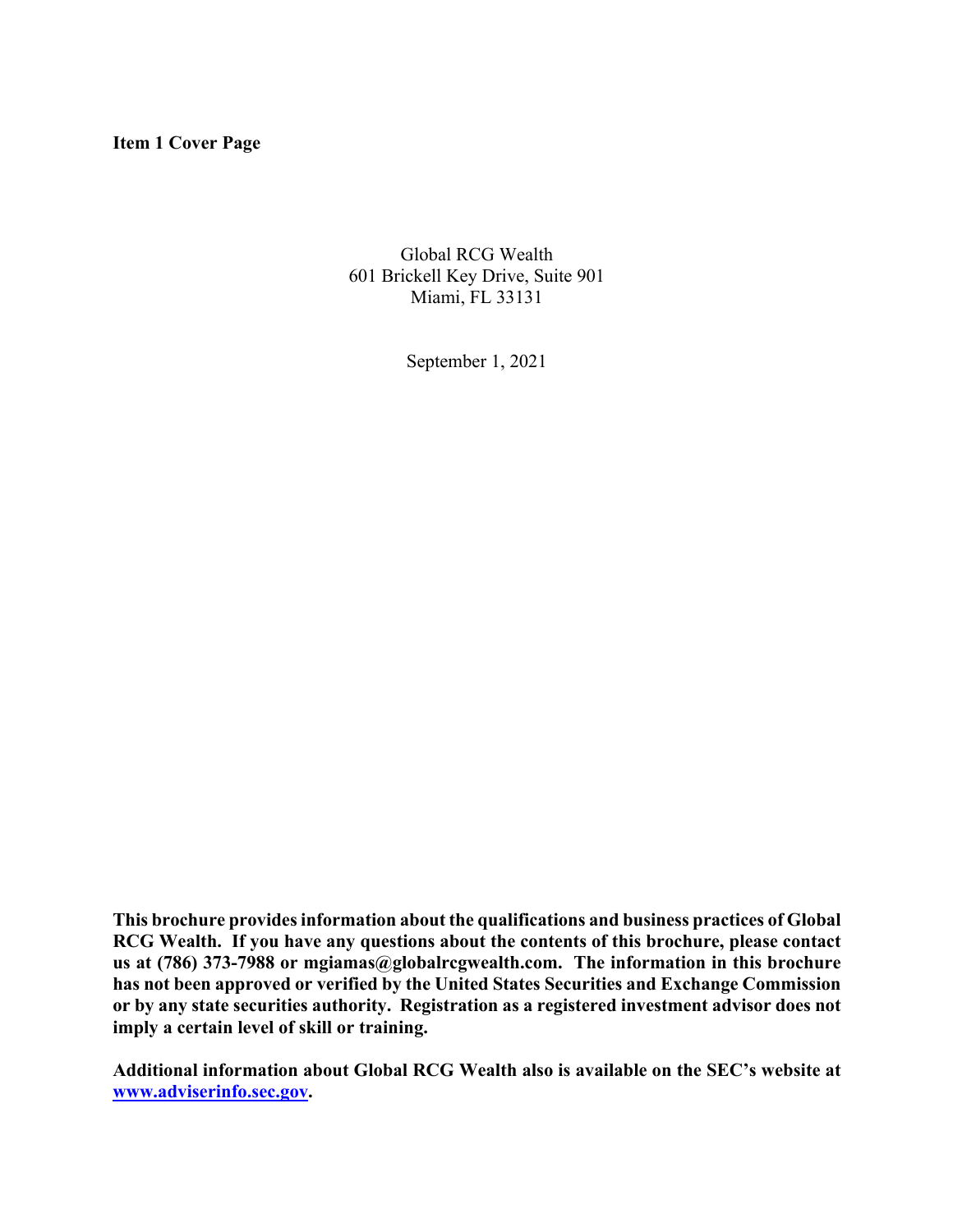# **Item 2 Material Changes**

This is a new brochure and there has not been a previous annual update. Therefore, there are no changes to report.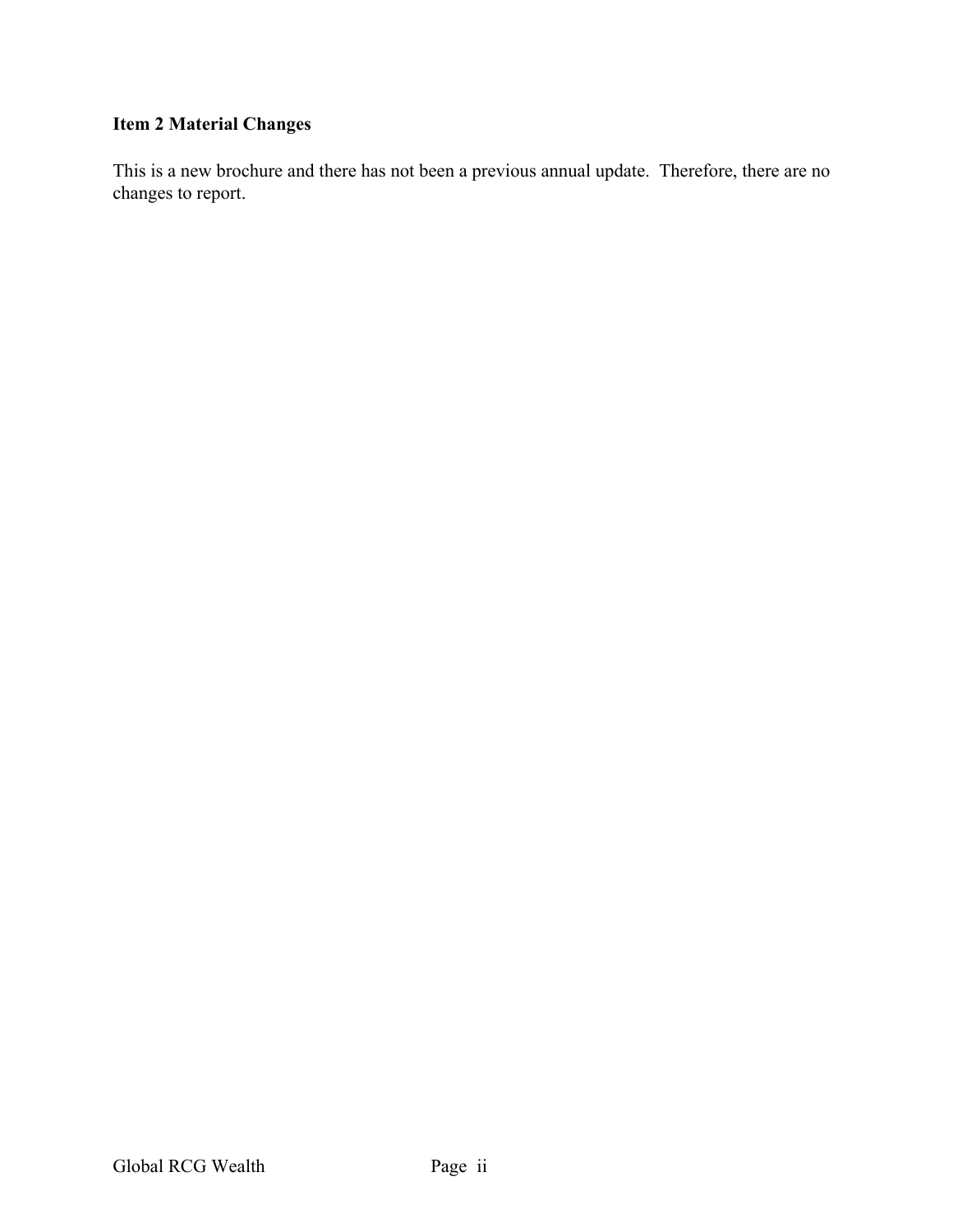# **Item 3 Table of Contents**

### Brochure

| Item 11 Code of Ethics, Participation or Interest in Client Transactions and Personal Trading7 |  |
|------------------------------------------------------------------------------------------------|--|
|                                                                                                |  |
|                                                                                                |  |
|                                                                                                |  |
|                                                                                                |  |
|                                                                                                |  |
|                                                                                                |  |
|                                                                                                |  |
|                                                                                                |  |

### **Brochure Supplement**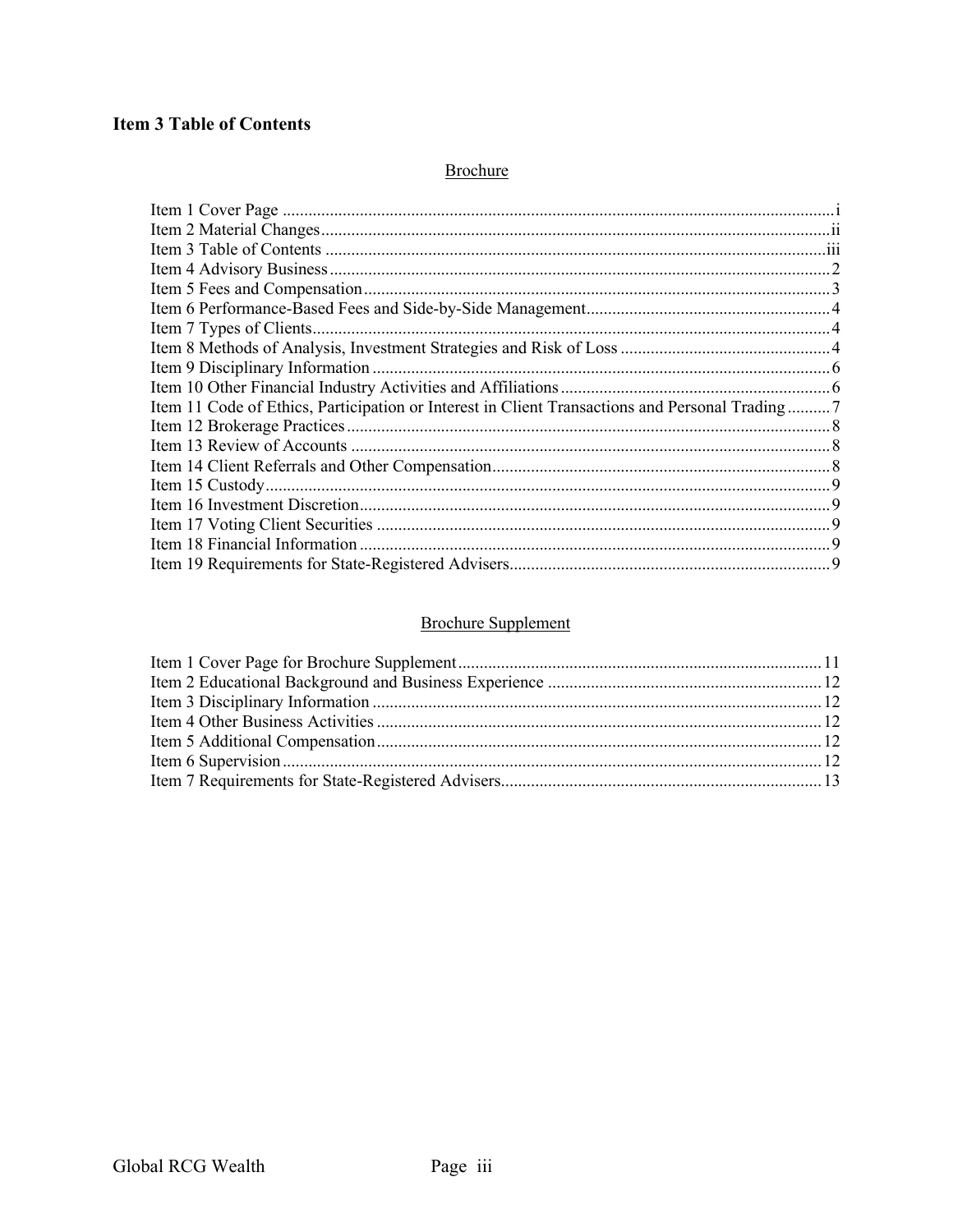### **Item 4 Advisory Business**

Global RCG Wealth is a new investment advisor firm registered with the State of Florida securities regulators.

The principal owner of Global RCG Wealth is Rogelio Caceres, Owner.

### Advisory Services

Global RCG Wealth's ("Advisor") principal service is providing financial planning services for individuals, high net worth individuals, and corporations or other business entities. The financial planning services focus on advice and recommendations concerning investments and investing, asset reallocation, real estate, or special needs planning, and will include evaluation of relevant factors such as a client's financial situation, risk tolerance, time horizon, and investment objectives. Financial planning may also include non-investment advice such as developing strategies to achieve retirement or other financial goals, tax optimization strategies, cash flow and budgeting analysis and recommendations, financing and financial education, estate planning, and asset protection strategies. The financial planning services will culminate in the delivery of a financial plan to the client.

In providing investment advice, the Advisor may recommend the use of exchange listed securities, over-the-counter securities, and foreign securities to help accomplish client objectives. The Advisor may recommend redistributing investment allocations to diversify the portfolio in an effort to reduce risk. The Advisor may recommend specific stocks to increase sector weighting and/or dividend potential. The Advisor may recommend employing cash positions as a possible hedge against market movement that may adversely affect the portfolio. The Advisor may recommend selling positions for reasons that include, but are not limited to, harvesting capital gains or losses, business or sector risk exposure to a specific security or class of securities, overvaluation or overweighting of the position(s) in the portfolio, change in risk tolerance of the client, or any risk deemed unacceptable for the client's risk tolerance. The Advisor does not provide investment management services and does not have trading discretion over any client accounts.

Global RCG Wealth will tailor its advisory services to its client's individual needs based on meetings and conversations with the client. If clients wish to impose certain restrictions on investing in certain securities or types of securities, the Advisor will address those restrictions with the client to have a clear understanding of the client's requirements.

Global RCG Wealth does not provide portfolio management services to wrap fee programs.

Global RCG Wealth does not manage client portfolios and does not have client assets under management.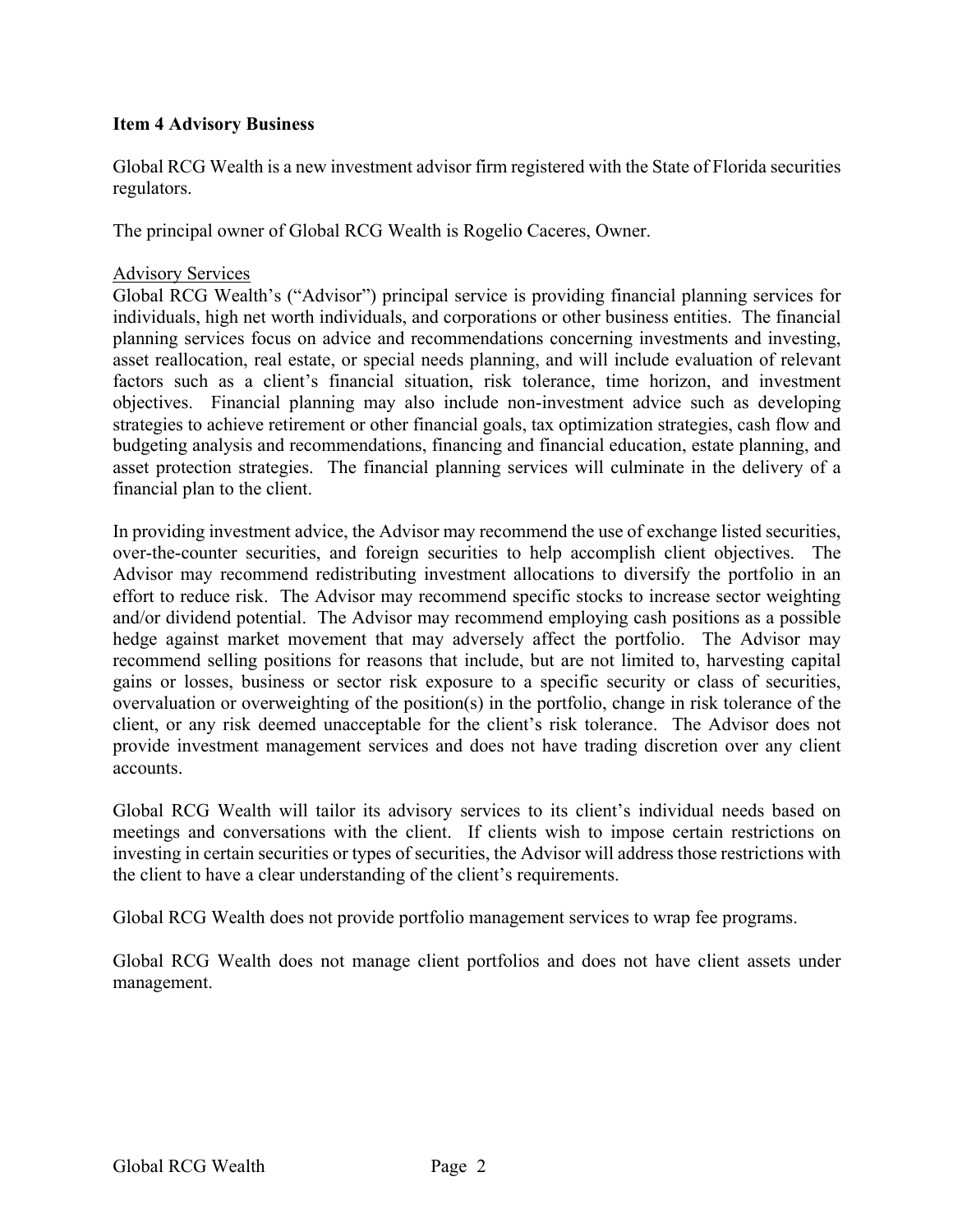### **Item 5 Fees and Compensation**

### Hourly Fee

Pursuant to a written financial planning agreement, Global RCG Wealth will provide financial planning services based on an hourly fee. The Advisor's hourly fee will be billed at a rate of \$100 per hour and will be negotiated and agreed upon by the parties in advance. The Advisor does not charge a setup or termination fee. Hourly fee-based clients are billed one-half of the fee at the time of signing the agreement with the Advisor and the other one-half upon delivery of the financial plan to the client. If the final fee is not paid by the client at the delivery of the financial plan or written report, the client is required to pay the fee within five days of delivery of the financial plan or written report. The fee will be based upon the anticipated number of hours it will take to complete the financial plan or project. If the client terminates the Agreement with the Advisor prior to the Advisor's completion of the financial plan or project, any fees due the Advisor will be invoiced to the client and payable within five days of delivery of the invoice. If the Advisor completes the financial plan or project in less time than originally planned, the Advisor will refund to the client a pro-rata share of the fee the client paid. The Advisor will refund the pro-rata fee to the client within five days of delivery of the financial plan or written report. The Advisor accepts payment via check and wire transfer. The Advisor does not maintain clients bank account or other payment information.

All financial planning services projects will be completed in less than six months from the signing of the financial planning agreement.

For each the Advisor's services described above, the Client may terminate these services within five business days of the effective date of an Agreement signed with the Advisor without any payment of the Advisor's fee.

As noted above, Global RCG Wealth does not manage investment portfolios for clients, but may be engaged to provide advice and recommendations on investment matters. Clients who implement the Advisor's recommendations will incur costs in addition to the fees for financial planning services paid to the Advisor. The Advisor's fees for financial planning services are separate and distinct from custodian and execution fees charged by broker-dealers, and the expenses charged by mutual funds to their shareholders. These fees will generally include the management fee and other fund expenses and are described in each fund's prospectus.

At no time will Global RCG Wealth accept or maintain custody of a client's funds or securities. Client is responsible for all custodial and securities execution fees charged by the custodian and executing broker-dealer. The Advisor's fee is separate and distinct from the custodian and execution fees.

Global RCG Wealth's financial planning service fee is payable in advance. Upon termination, any fees paid in advance will be prorated to the date of termination and any unearned fees will be refunded to client.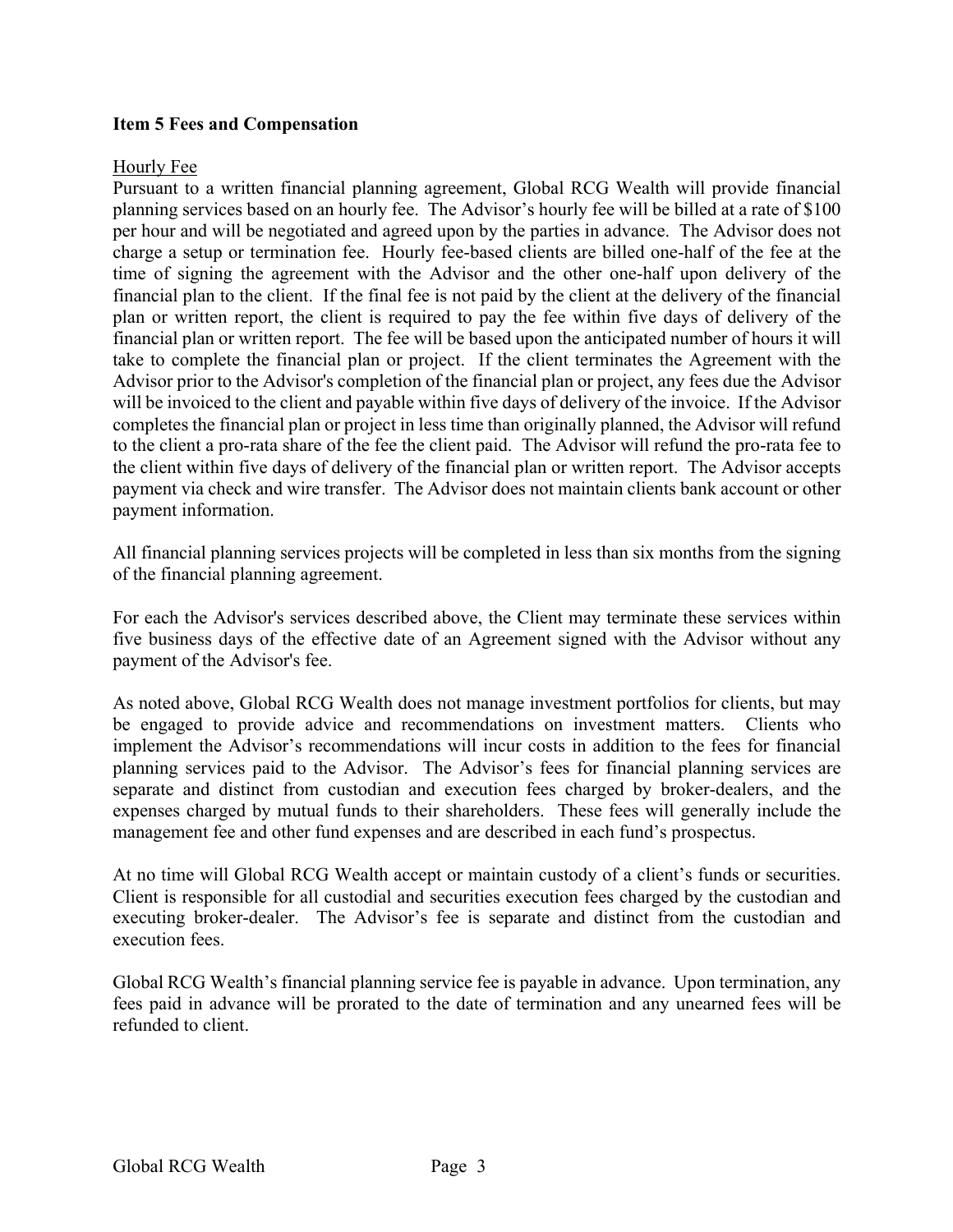Neither Global RCG Wealth nor its supervised persons accepts compensation for the sale of securities or other investment products, including asset-based sales charges or service fees from the sale of mutual funds.

### **Item 6 Performance-Based Fees and Side-by-Side Management**

Global RCG Wealth does not charge performance-based fees.

### **Item 7 Types of Clients**

The Advisor will offer its services to individuals, high net worth individuals, and corporations or other business entities.

The Advisor does not have any minimum requirements for opening or maintaining an account.

### **Item 8 Methods of Analysis, Investment Strategies and Risk of Loss**

In providing advisory services concerning investment portfolios, the Advisor utilizes fundamental analysis techniques in formulating investment advice for clients.

Fundamental analysis of businesses involves analyzing its financial statements and health, its management and competitive advantages and its competitors and markets. Fundamental analysis is performed on historical and present data but with the goal of making financial forecasts. There are several possible objectives; to conduct a company stock valuation and predict its probable price evolution; to make a projection on its business performance; to evaluate its management and make internal business decisions and to calculate its credit risk.

The investment strategies the Advisor recommends are based on long term purchases of securities held at least for one year.

The methods of analysis and investment strategies followed by the Advisor are utilized across all of the Advisors clients, as applicable. One method of analysis or investment strategy is not more significant than the other as the Advisor is considering the client's portfolio, risk tolerance, time horizon and individual goals. However, the client should be aware that with any trading that occurs in the client account, the client will incur transaction and administrative costs.

Investing includes the risk that the value of an investment can be negatively affected by factors specifically related to the investment (e.g., capability of management, competition, new inventions by other companies, lawsuits against the company, labor issues, patent expiration, etc.), or to factors related to investing and the markets in general (e.g., the economy, wars, civil unrest or terrorism around the world, concern about oil prices or unemployment, etc.).

Risks of fundamental analysis may include risks that market actions, natural disasters, government actions, world political events or other events not directly related to the price or valuation of a specific company's fundamental analysis can adversely impact the stock price of a company causing a portfolio containing that security to lose value. Risks may also include that the historical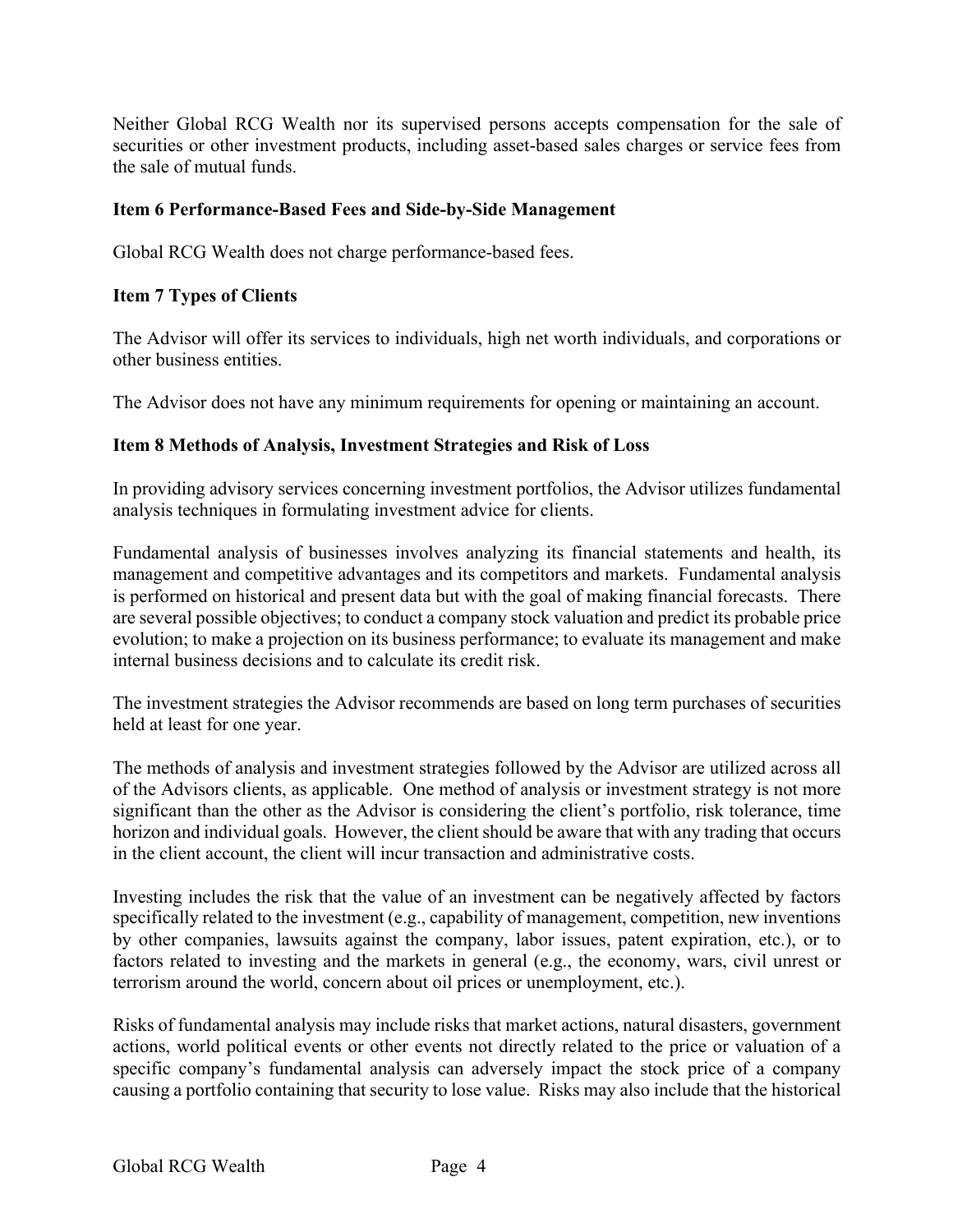data and projections on which the fundamental analysis is performed may not continue to be relevant to the operations of a company going forward, or that management changes or the business direction of management of the company may not permit the company to continue to produce metrics that are consistent with the prior company data utilized in the fundamental analysis, which may negatively affect the Advisor's estimate of the valuation of the company.

All investments involve some degree of risk. In finance, risk refers to the degree of uncertainty and/or potential financial loss inherent in an investment decision. In general, as investment risks rise, investors seek higher returns to compensate themselves for taking such risks. Clients need to be aware that investing in securities involves risk of loss that clients need to be prepared to bear.

Every saving and investment product has different risks and returns. Differences include how readily investors can get their money when they need it, how fast their money will grow, and how safe their money will be. The Advisor does primarily recommend that clients invest in exchangelisted securities, over-the-counter securities, foreign securities, interests in partnerships investing in real estate, and investments in real property. The material risks of these types of investments are:

### Risks of Investing in Stocks:

### Business Risk

With a stock, you are purchasing a piece of ownership in a company. With a bond, you are loaning money to a company. Returns from both of these investments require that that the company stays in business. If a company goes bankrupt and its assets are liquidated, common stockholders are the last in line to share in the proceeds. If there are assets, the company's bondholders will be paid first, then holders of preferred stock. If you are a common stockholder, you get whatever is left, which may be nothing.

### Volatility Risk

Even when companies aren't in danger of failing, their stock price may fluctuate up or down. Large company stocks as a group, for example, have lost money on average about one out of every three years. Market fluctuations can be unnerving to some investors. A stock's price can be affected by factors inside the company, such as a faulty product, or by events the company has no control over, such as political or market events.

### Liquidity Risk

This refers to the risk that investors won't find a market for their securities, potentially preventing them from buying or selling when they want. This can be the case with the more complicated investment products.

### Risks of Interests in Partnerships Investing in Real Estate:

General and limited partners in real estate partnerships share certain risks, and also have their own separate risks. Both types of partners are at risk of losing the capital they invest. However, general partners have the added risk of being liable for any loans, and their other assets may be at risk if the partnership defaults on a loan. Limited partners take a risk in trusting the general partner with their investments. Once the money is invested and the partnership agreement is signed, limited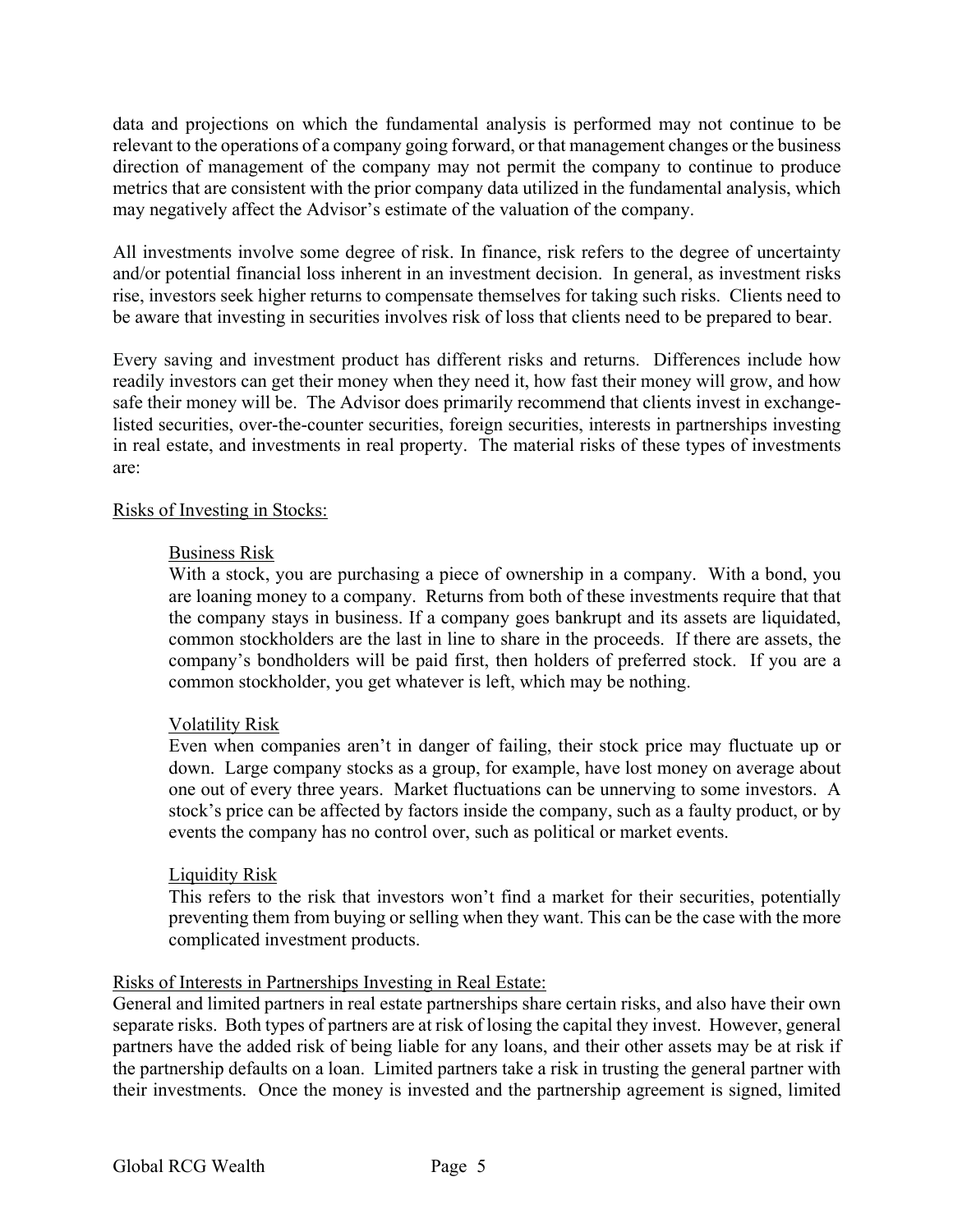partners rely on the general partner to make the investment successful and earn an investment return. Beyond the complexity of negotiating the terms of a limited partnership, one of the highest risks of investing in a partnership investing in real estate is liquidity risk. Liquidity risk refers to the risk that investors won't find a market for their securities, potentially preventing them from buying or selling when they want. It may also be the case with products that charge a penalty for early withdrawal or liquidation.

### Risks of Investing in Real Property:

While real estate values do tend to rise over time, the real estate market is unpredictable and investments in real property could depreciate. Supply and demand, location, the economy, demographics, interest rates, government policies, and unforeseen events all play a role in real estate trends, including prices and rental rates. Negative cash flow can occur if there is too much vacancy, maintenance, high financing costs, not charging enough rent, not using the best rental strategy, problem tenants, and other factors. Real property may contain hidden structural problems that require remediation. Lack of market liquidity may result in decreased sales prices, which can create a buyer's market at the disadvantage of the seller.

### **Item 9 Disciplinary Information**

Neither Global RCG wealth nor its management persons have had any legal or disciplinary events, currently or in the past.

### **Item 10 Other Financial Industry Activities and Affiliations**

Neither Global RCG Wealth nor any of its management persons are registered, or have an application pending to register, as a broker-dealer or a registered representative of a broker-dealer.

Neither Global RCG Wealth nor any of its management persons are registered or have an application pending to register, as a futures commission merchant, commodity pool operator, a commodity trading advisor, or an associated person of the foregoing entities.

Global RCG Wealth does not currently have any relationships or arrangements that are material to its advisory business or clients with either a broker-dealer, municipal securities dealer, or government securities dealer or broker, investment company or other pooled investment vehicle (including a mutual fund, closed-end investment company, unit investment trust, private investment company or "hedge fund" and offshore fund), other investment advisor or financial planner, futures commission merchant, commodity pool operator, or commodity trading advisor, banking or thrift institution, accountant or accounting firm, lawyer or law firm, insurance company or agency, pension consultant, real estate broker or dealer or sponsor of syndicator of limited partnerships.

Global RCG Wealth is a state registered investment advisor and a company under common control with Global RCG Inc., a U.S.-based private investment firm focused on real estate and startup investments in 20+ foreign countries ranging from Canada, the Caribbean, and Europe to Australia and New Zealand. Investment advisor representatives and management of Global RCG Wealth are also employees of Global RCG Inc. and may refer clients to Global RCG Inc. Investment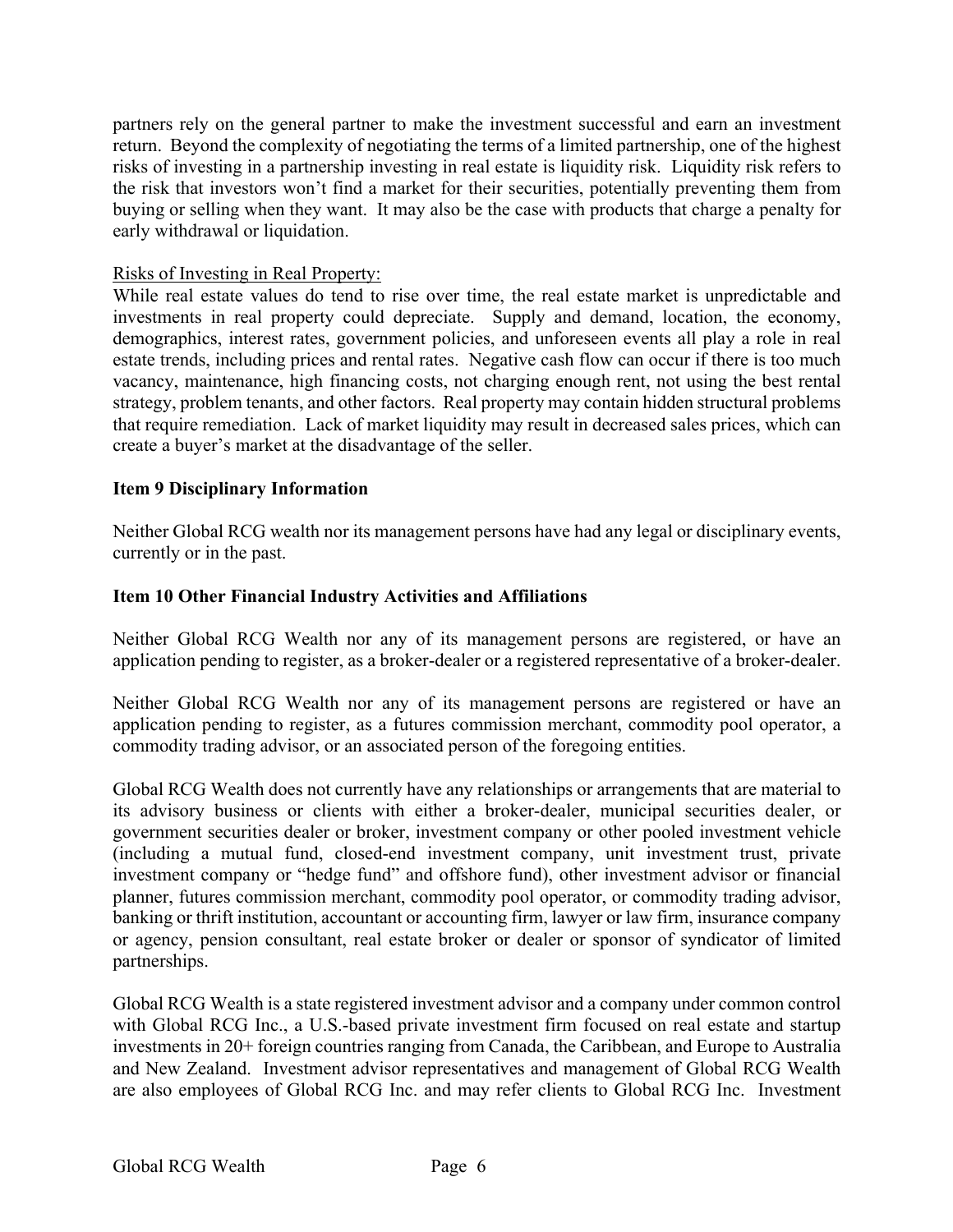advisor representatives and management of Global RCG Wealth may receive additional compensation through this relationship. This creates a conflict of interest because investment advisor representatives and management may be incentivized to make recommendations where the highest compensation can be earned. Global RCG Wealth addresses this conflict of interest by disclosing to its clients prior to offering financial planning services that by utilizing Global RCG Inc. for startup investment and real estate services the client will incur additional fees. Clients are not obligated to use Global RCG Inc. for startup investment or real estate services. If client does use Global RCG Inc. for startup investment or real estate services, all fees and expenses associated with those services will be disclosed to the client in advance. In addition, clients of Global RCG Wealth are not obligated to use Global RCG Inc.'s services and are free to ignore Global RCG Wealth's recommendations.

Global RCG Wealth does not recommend or select other investment advisers for clients.

### **Item 11 Code of Ethics, Participation or Interest in Client Transactions and Personal Trading**

Global RCG Wealth is registered as a state registered investment advisor with the State of Florida securities regulators and has adopted as an industry best practice a Code of Ethics that sets forth the basic policies of ethical conduct for all managers, officers, and employees of the adviser. In addition, the Code of Ethics governs personal trading by each employee of Global RCG Wealth deemed to be an Access Person and is intended to ensure that securities transactions effected by Access Persons of Global RCG Wealth are conducted in a manner that avoids any conflict of interest between such persons and clients of the adviser or its affiliates. Global RCG Wealth collects and maintains records of securities holdings and securities transactions effected by Access Persons. These records are reviewed to identify and resolve conflicts of interest. Global RCG Wealth will provide a copy of the Code of Ethics to any client or prospective client upon request.

Global RCG Wealth does not recommend to clients, or buy or sell for client accounts, securities in which the firm or a related person has a material financial interest.

Global RCG Wealth and/or its investment advisor representatives may from time to time purchase or sell products that they may recommend to clients. This practice creates conflicts of interest in that personnel of Global RCG Wealth can take advantage of the advance knowledge of firm securities trading and trade their personal accounts ahead of the client trades or recommend trades in client accounts that may affect the price of the securities owned by the investment advisor representatives. To mitigate these conflicts, Global RCG Wealth has adopted a Code of Ethics as noted above. Global RCG Wealth's Code of Ethics is available upon request. Finally, supervised persons of registered investment advisors are fiduciaries by law and are required to put the client's interest before those of the firm and themselves.

Global RCG Wealth requires that its investment advisor representatives follow its basic policies and ethical standards as set forth in its Code of Ethics.

Investment Advisor Representatives of Global RCG Wealth may trade for their own accounts securities that are being recommended for client accounts at or about the same time. To mitigate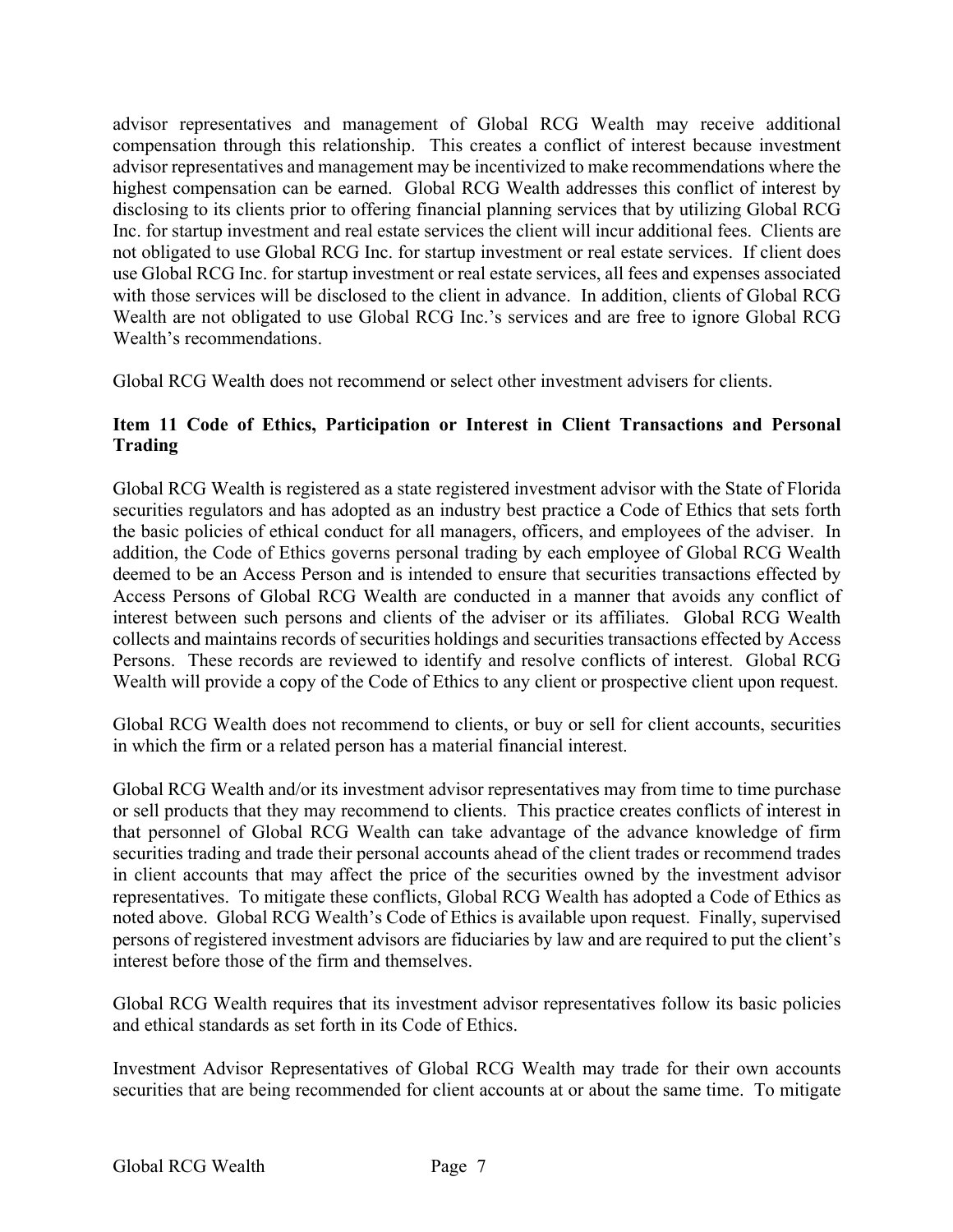the conflict of interest in such circumstances, Global RCG Wealth's policy is to require a five-day period between such client recommendations and trading in those securities in the accounts of supervised persons. The Chief Compliance Officer examines personal trading activities of Global RCG Wealth's personnel to verify compliance with this policy.

### **Item 12 Brokerage Practices**

Global RCG Wealth does not select or recommend broker-dealers for client transactions.

Global RCG Wealth does not receive research or other products or services from a broker-dealer or third party as a result of client securities transactions.

Global RCG Wealth does not receive client referrals from any broker-dealer or third party as a result of the firm selecting or recommending that broker-dealer to clients.

Global RCG Wealth does not recommend, request or require that a client direct it to execute transactions through a specified broker-dealer.

Since Global RCG Wealth does not trade accounts for clients, clients will select their own brokerdealers to effect any transactions recommended by Global RCG Wealth and accepted by the client. Therefore, Global RCG Wealth has no ability to ensure best execution of the recommended transactions accepted by the client.

Since Global RCG Wealth does not trade client accounts, it does not have the ability to aggregate trades across client accounts.

### **Item 13 Review of Accounts**

Global RCG Wealth provides hourly financial planning services as needed by its clients. Therefore, Global RCG Wealth does not review client investment accounts or planning recommendations on an ongoing basis except as requested by clients. In such cases, the accounts and/or recommendations are reviewed by Emmanouil Giamas, Chief Compliance Officer and Investment Advisor Representative, and the nature of the review is based on the request of the client.

Global RCG Wealth does not provide regular reports to clients.

### **Item 14 Client Referrals and Other Compensation**

Global RCG Wealth is not compensated by anyone for providing investment advice or other advisory services except as previously disclosed in this Brochure.

Global RCG Wealth does not directly or indirectly compensate any person who is not a supervised person for client referrals.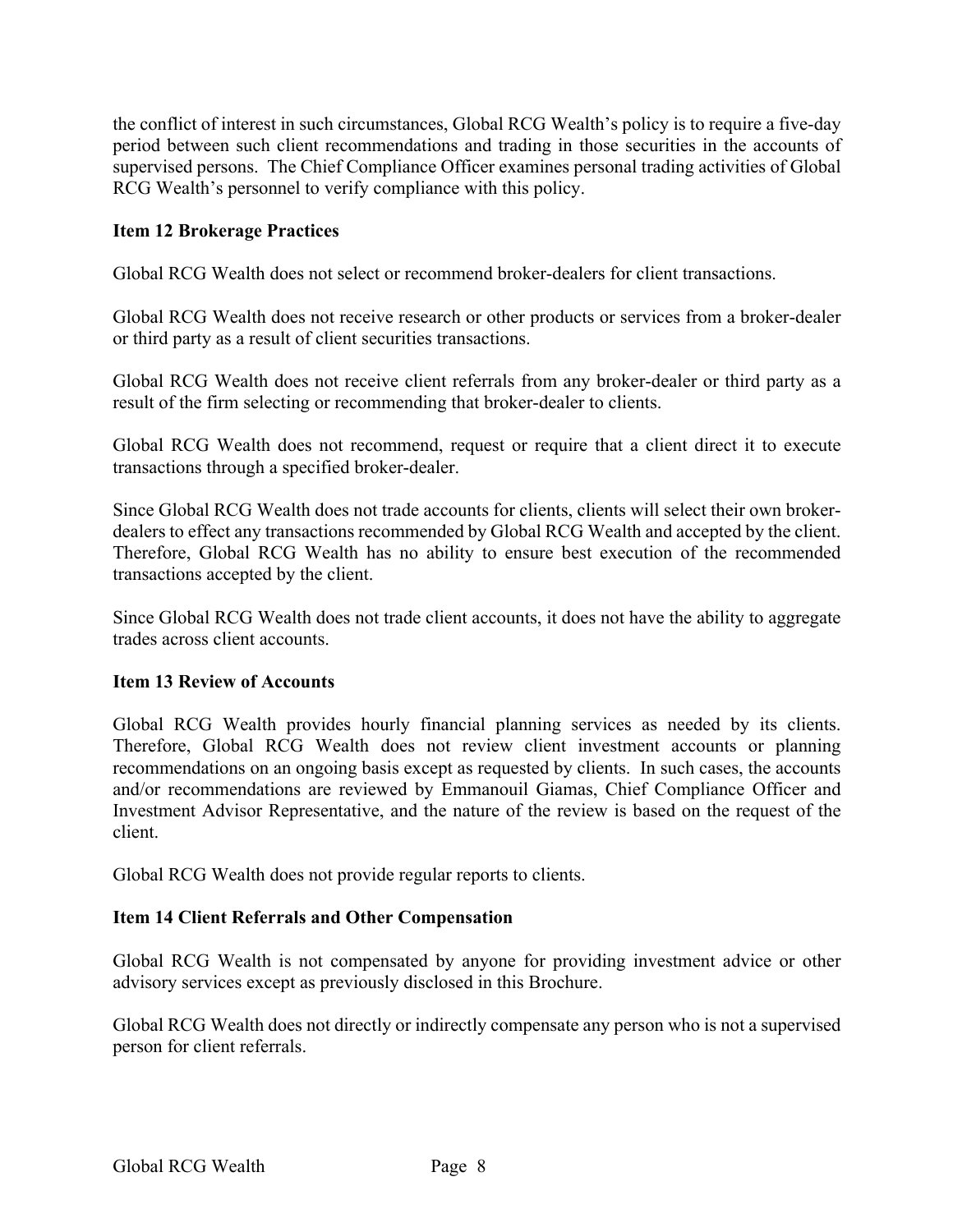### **Item 15 Custody**

Global RCG Wealth does not have custody of client funds or securities.

### **Item 16 Investment Discretion**

Global RCG Wealth does not trade accounts for clients and therefore does not have trading discretion over client accounts.

### **Item 17 Voting Client Securities**

Global RCG Wealth will not vote, nor advise clients how to vote, proxies for securities held in client accounts. The client clearly keeps the authority and responsibility for the voting of these proxies. Also, Global RCG Wealth cannot give any advice or take any action with respect to the voting of these proxies. The client and Global RCG Wealth agree to this by contract. Clients will receive proxy solicitations from their custodian and/or transfer agent.

### **Item 18 Financial Information**

Global RCG Wealth does not require or solicit prepayment of more than \$500 in fees per client, six months or more in advance, and is not required to file a balance sheet.

Global RCG Wealth does not have discretionary authority over client accounts. However, it is not aware of any financial condition that will impair its ability to meet contractual commitments to clients. If Global RCG Wealth does become aware of any such financial conditions, this Brochure will be updated and clients will be notified.

Global RCG Wealth has never been subject to a bankruptcy petition.

### **Item 19 Requirements for State-Registered Advisers**

Emmanouil Giamas, Chief Compliance Officer and Investment Advisor Representative, was born in 1995. Mr. Giamas earned a Bachelor of Science (Honors) of Business Management in Finance from King's College London, United Kingdom.

Mr. Giamas is also an Associate of Global RCG Inc., since February 2021. Previously, Mr. Giamas has held the following positions:

- Analyst at Dinosaur Financial Group, LLC in New York, NY (06/2019 02/2021)
- Business Analyst at Deloitte in Athens, Greece (03/2018 03/2019)
- Student at Kings College London, United Kingdom (08/2014 10-2017)

Global RCG Wealth is not engaged in any other business other than giving investment advice.

Neither Global RCG Wealth nor Mr. Giamas are compensated for advisory services with performance-based fees.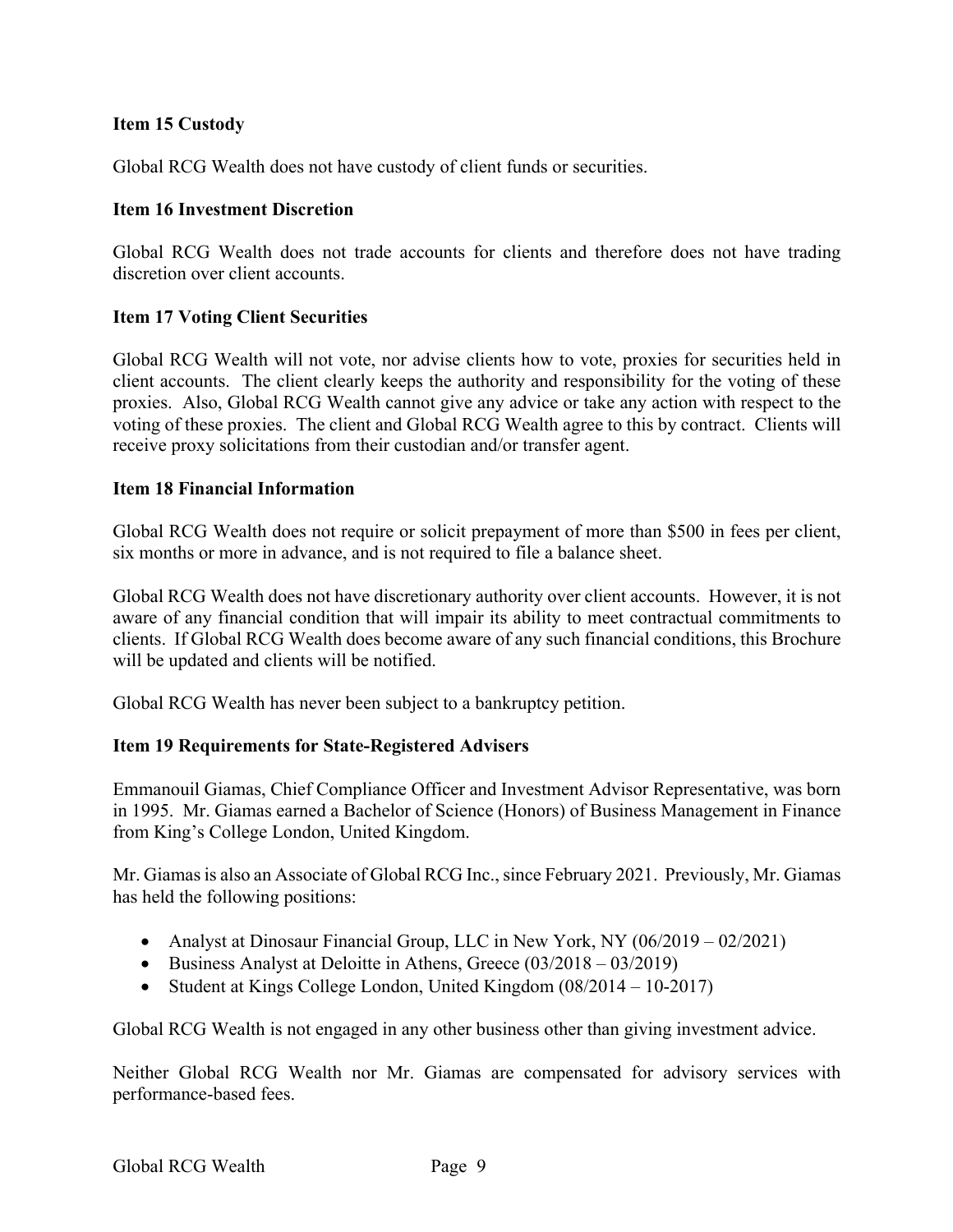Management of Global RCG Wealth have not been found liable in any arbitration, civil or disciplinary actions or administrative proceedings .

There are no material relationships maintained by Global RCG Wealth or its management persons with any issuers of securities except as disclosed in Item 10.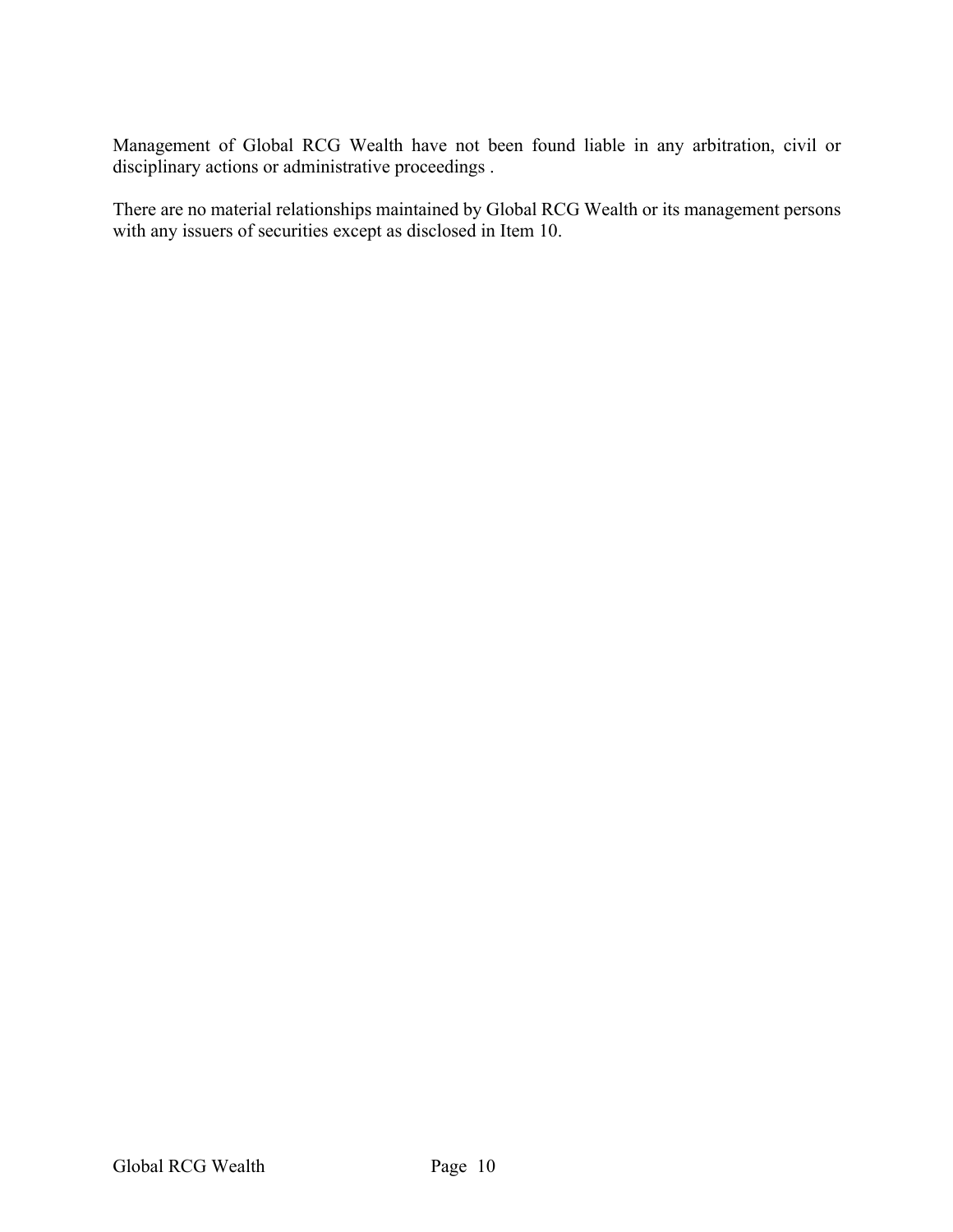### **Item 1 Cover Page for Brochure Supplement**

Emmanouil Giamas

Global RCG Wealth 601 Brickell Key Drive, Suite 901 Miami, FL 33131 (786) 373-7988

September 1, 2021

**This brochure supplement provides information about Emmanouil Giamas that supplements the Global RCG Wealth brochure. You should have received a copy of that brochure. Please contact Emmanouil Giamas if you did not receive Global RCG Wealth's brochure or if you have any questions about the contents of this supplement.**

**Additional information about Emmanouil Giamas is available on the SEC's website at www.adviserinfo.sec.gov.**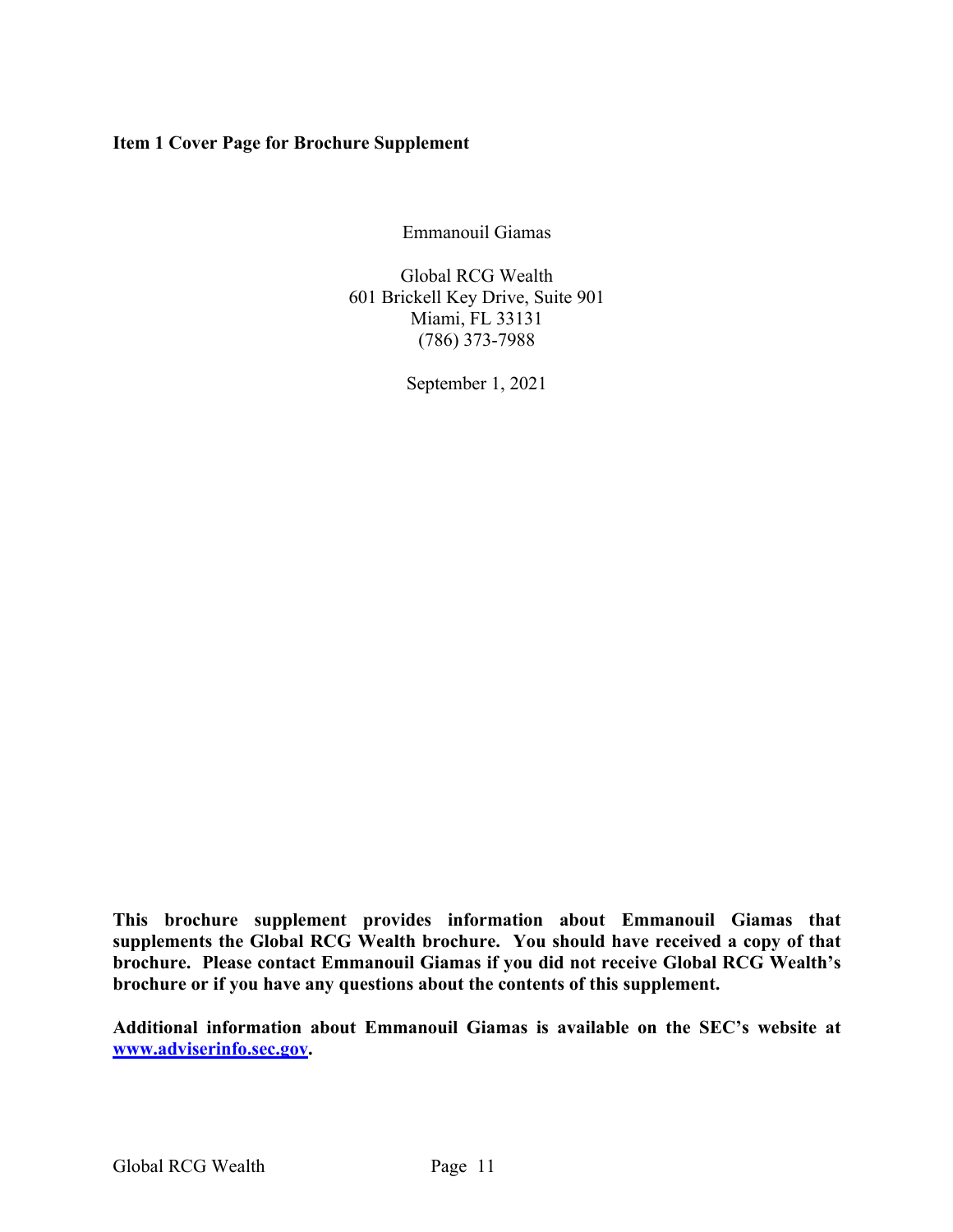### **Item 2 Educational Background and Business Experience**

Emmanouil Giamas, Chief Compliance Officer and Investment Advisor Representative, was born in 1995. Mr. Giamas earned a Bachelor of Science (Honors) of Business Management in Finance from King's College London, United Kingdom.

Mr. Giamas is also an Associate of Global RCG Inc., since February 2021. Previously, Mr. Giamas has held the following positions:

- Analyst at Dinosaur Financial Group, LLC in New York, NY (06/2019 02/2021)
- Business Analyst at Deloitte in Athens, Greece (03/2018 03/2019)
- Student at Kings College London, United Kingdom (08/2014 10-2017)

### **Item 3 Disciplinary Information**

There are no legal or disciplinary events or proceedings to report concerning Mr. Giamas.

### **Item 4 Other Business Activities**

Global RCG Wealth is a state registered investment advisor and a company under common control with Global RCG Inc., a U.S.-based private investment firm focused on real estate and startup investments in 20+ foreign countries ranging from Canada, the Caribbean, and Europe to Australia and New Zealand. Mr. Giamas is an Associate of Global RCG Inc. and may refer clients to Global RCG Inc. Mr. Giamas may receive additional compensation through this relationship. This creates a conflict of interest because Mr. Giamas may be incentivized to make recommendations where the highest compensation can be earned. Global RCG Wealth addresses this conflict of interest by disclosing to its clients prior to offering financial planning services that by utilizing Global RCG Inc. for startup investment and real estate services the client will incur additional fees. Clients are not obligated to use Global RCG Inc. for startup investment or real estate services. If client does use Global RCG Inc. for startup investment or real estate services, all fees and expenses associated with those services will be disclosed to the client in advance. Mr. Giamas spends approximately 80 hours per month in his capacity as an Associate of Global RCG Inc.

### **Item 5 Additional Compensation**

Mr. Giamas does not receive compensation or other economic benefit from anyone who is not a client for providing advisory services.

### **Item 6 Supervision**

Mr. Giamas is the Chief Compliance Officer of Global RCG Wealth and can be reached at (786) 373-7988. Mr. Giamas is the only individual that provides investment advice to clients. As the sole investment advisor representative of a single employee firm, Mr. Giamas cannot be supervised, but is a fiduciary by law and is required to act in the best interests of clients.